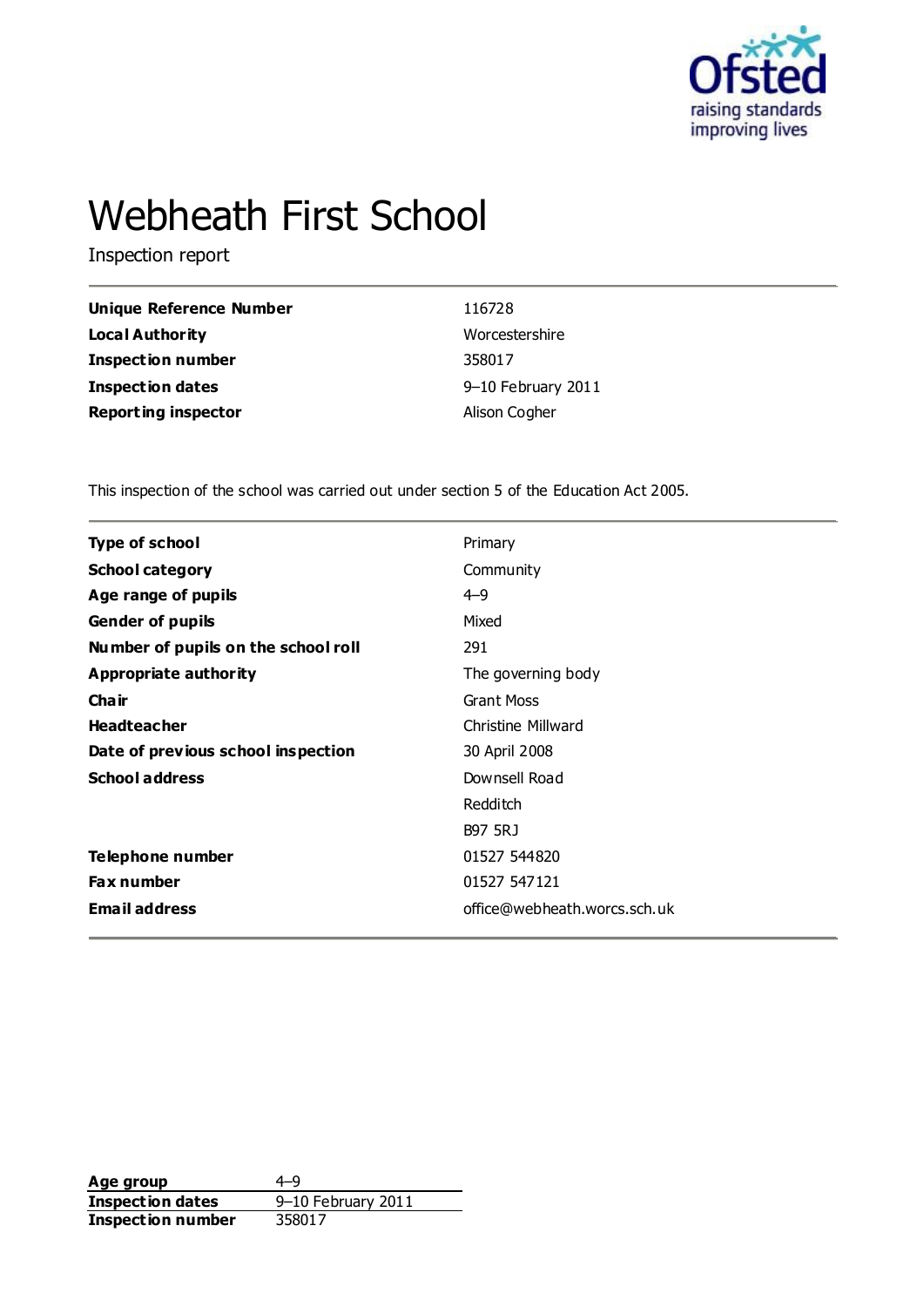The Office for Standards in Education, Children's Services and Skills (Ofsted) regulates and inspects to achieve excellence in the care of children and young people, and in education and skills for learners of all ages. It regulates and inspects childcare and children's social care, and inspects the Children and Family Court Advisory Support Service (Cafcass), schools, colleges, initial teacher training, work-based learning and skills training, adult and community learning, and education and training in prisons and other secure establishments. It assesses council children's services, and inspects services for looked after children, safeguarding and child protection.

Further copies of this report are obtainable from the school. Under the Education Act 2005, the school must provide a copy of this report free of charge to certain categories of people. A charge not exceeding the full cost of reproduction may be made for any other copies supplied.

If you would like a copy of this document in a different format, such as large print or Braille, please telephone 0300 123 4234, or email **[enquiries@ofsted.gov.uk](mailto:enquiries@ofsted.gov.uk)**.

You may copy all or parts of this document for non-commercial educational purposes, as long as you give details of the source and date of publication and do not alter the documentation in any way.

To receive regular email alerts about new publications, including survey reports and school inspection reports, please visit our website and go to 'Subscribe'.

Royal Exchange Buildings St Ann's Square Manchester M2 7LA T: 0300 123 4234 Textphone: 0161 618 8524 E: **[enquiries@ofsted.gov.uk](mailto:enquiries@ofsted.gov.uk)**

W: **[www.ofsted.gov.uk](http://www.ofsted.gov.uk/)**

© Crown copyright 2011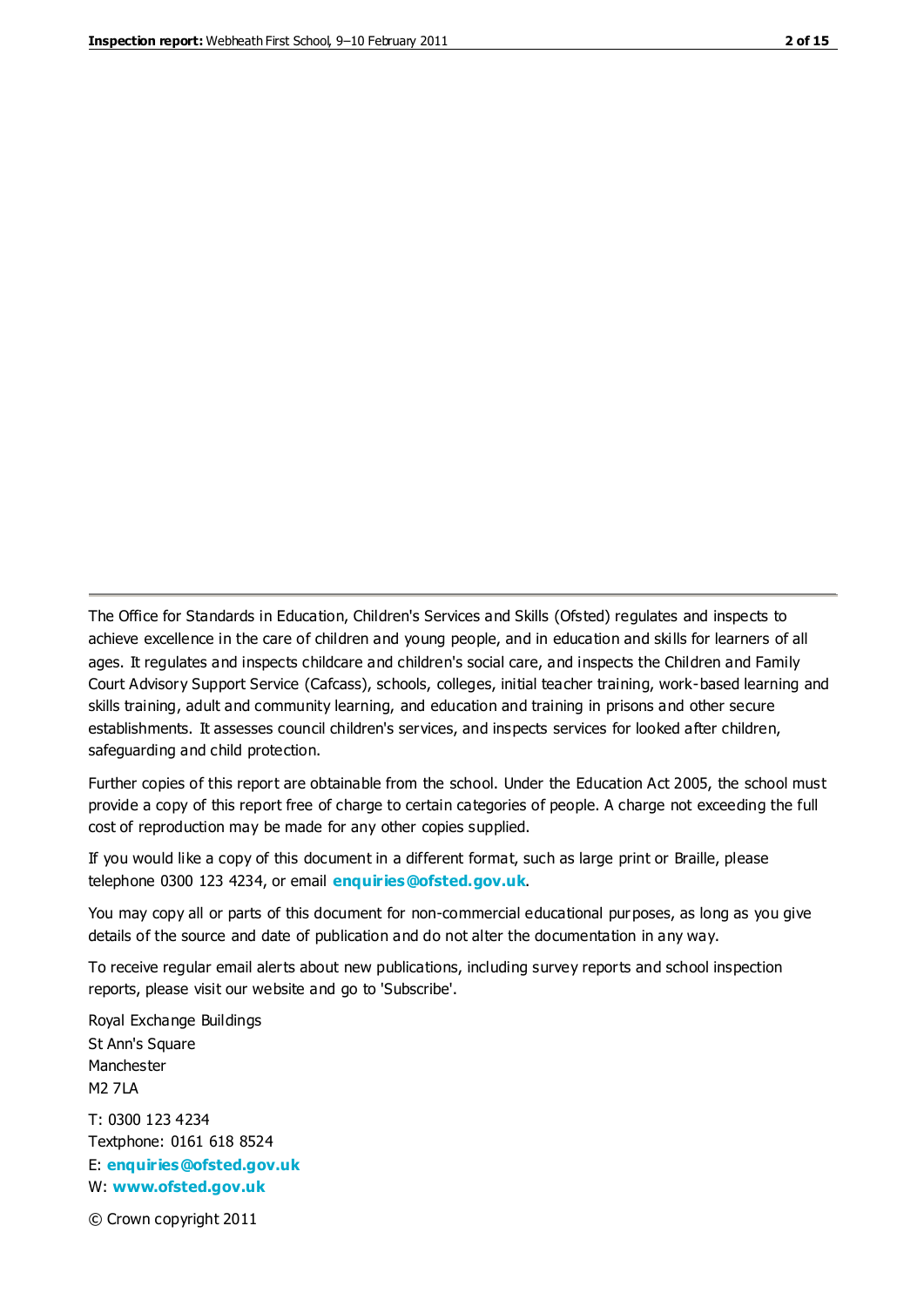# **Introduction**

This inspection was carried out by three additional inspectors. Inspectors visited 18 lessons and observed 11 teachers. Meetings were held with members of the governing body, staff and pupils. Inspectors observed the school's work, and looked at a wide range of documents including the school development plan, school assessment and tracking data and pupils' work. Two hundred and eleven questionnaires from parents and carers were received and analysed.

The inspection team reviewed many aspects of the school's work. It looked in detail at a number of key areas.

- How effective are leaders and managers at all levels, and governance in securing improved teaching and pupil progress across the school?
- To what extent is teaching challenging pupils, particularly boys and the more able, to achieve well?
- To what extent is pupils' learning supported by the revised curriculum?

# **Information about the school**

This is a slightly larger than average school. Most pupils have White British backgrounds. A number of minority ethnic groups are represented in the school but the numbers of pupils in each group are very small. A very few pupils are in the early stages of learning English as an additional language. An average proportion of pupils have special educational needs and/or disabilities. The school has achieved the Healthy Schools, Eco School and Green Flag awards together with the Activemark Gold Award and the Sports Mark. During term time the school provides before and after school care and runs an under-fives group providing morning and afternoon sessions.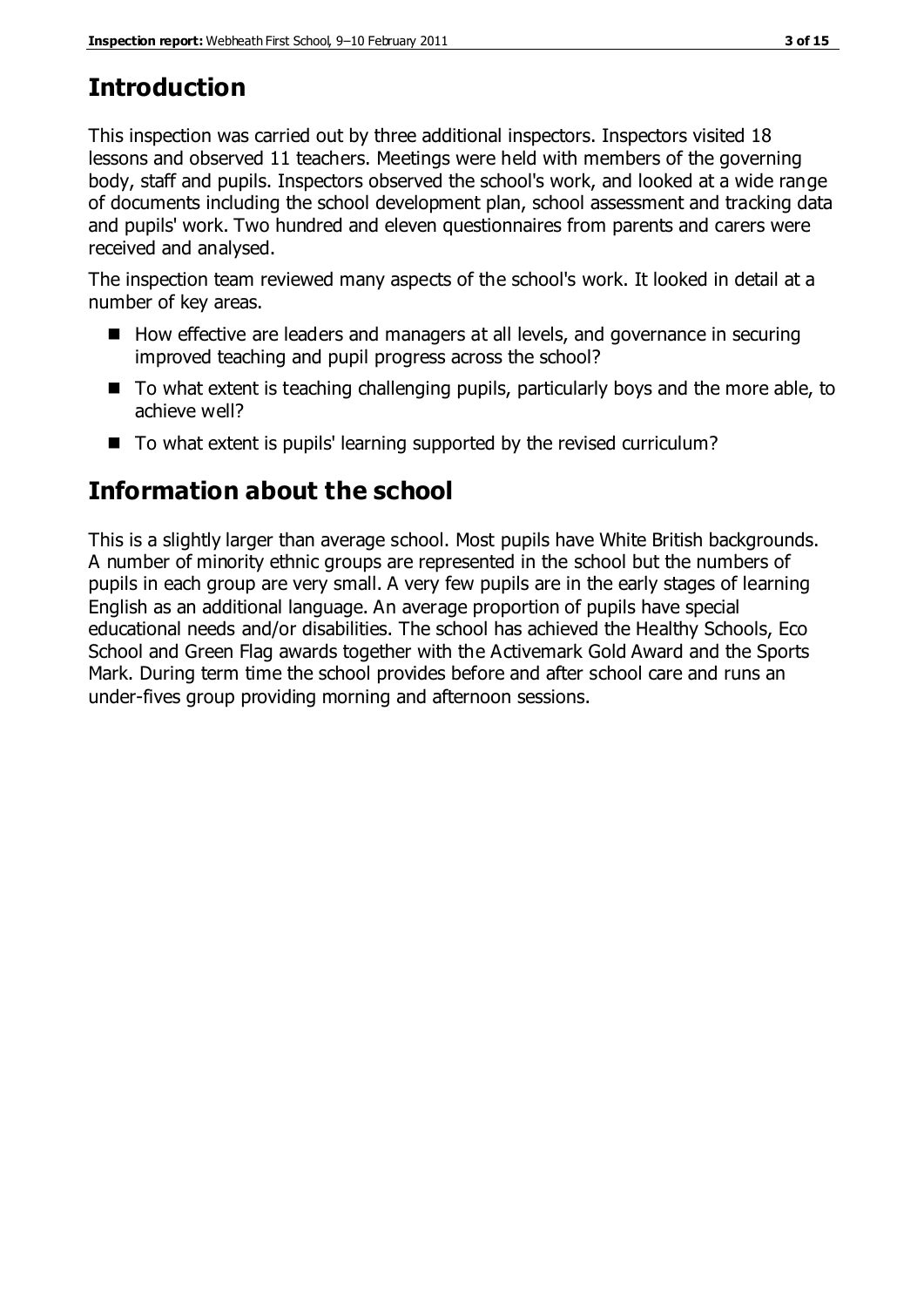# **Inspection judgements**

### **Overall effectiveness: how good is the school? 2**

### **The school's capacity for sustained improvement 2**

## **Main findings**

This is a good school. Improvement since the last inspection has been good. Pupils in Years 3 and 4 make good progress in mathematics and the changes made to the curriculum provide increased relevance for pupils' learning. Across the school pupils make good progress and achieve well. Attainment at the end of Year 2 and Year 4 is average and rising as the improvements secured in teaching and curriculum planning are having a positive impact on pupils' learning and their progress. The school works exceptionally well with parents and carers and values their partnership highly as it makes a very significant contribution to pupils' learning and well-being. Comments such as 'staff do a fantastic job' and 'I've never had any concerns and both of my children enjoy school every day' were typical of those recorded on the parents' and carers' questionnaire. The school's exemplary safeguarding practice ensures that pupils feel extremely safe at school and parental confidence in this respect is high. Pupils receive exceptionally good levels of care, guidance and support and families too are supported very well. These factors, together with pupils' positive attitudes and good behaviour contribute significantly to their good progress.

Under the strong and focused leadership of the headteacher, staff and governors are working together well to move the school forward at a good pace. Their high levels of commitment, enthusiasm and willingness to modify their practice to better meet the needs of pupils is a key factor in the school's successes to date. Self-evaluation is largely accurate and based on a good range of monitoring evidence. Aspects of the school's work that could be improved further are identified and action plans are generated to bring about the change needed. These plans do not always clearly identify the improved outcomes expected as a result of the action taken. Consequently it is not always possible for the school to evaluate or quantify with confidence the impact of its improvement work. A willingness to engage in professional development and effective teamwork ensures that leaders and managers at all levels support the headteacher well. They play an effective role in monitoring the school's work. The school's past track record and strengths in leadership and governance demonstrate that it has good capacity to improve further.

Pupils enjoy their lessons and learn well because of good teaching and a curriculum that engages their interest in a meaningful way. They are keen to complete tasks, work hard and want to do well. Teachers' assessment of pupils' work is used effectively to set pupils their next step targets for improvement. Pupils talk confidently about what they need to learn next to make their work better. This awareness helps them to assume some responsibility for their own learning. Teachers plan meticulously to ensure that work is well matched to pupils' needs and this ensures their learning moves forward at a good rate. When pupils are challenged to investigate and pursue their own ideas to find solutions to problems or questions their learning is extended and they often make rapid progress. Planning for pupils of all abilities to engage in opportunities such as these is not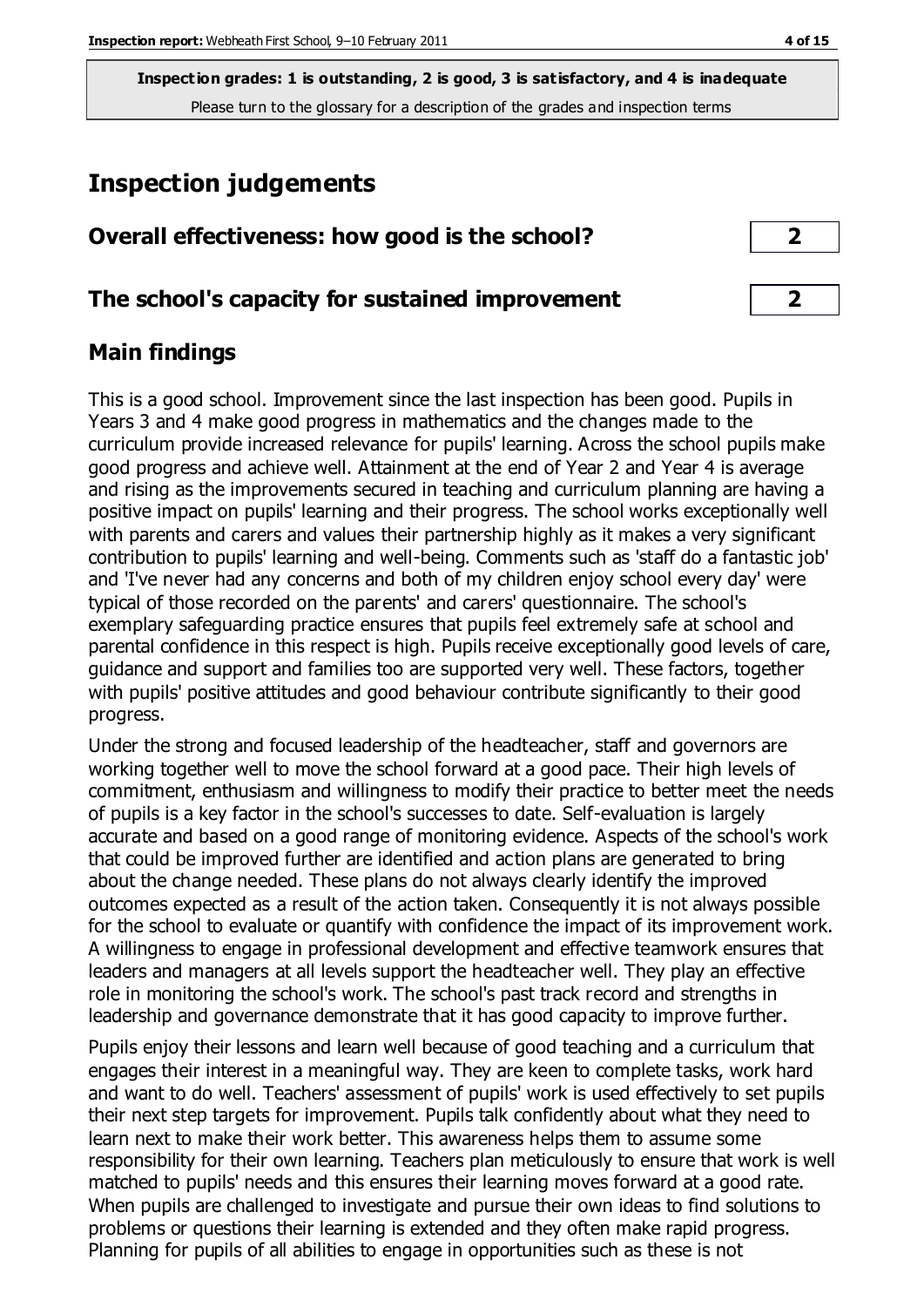systematically integrated into whole school practice. Throughout the school the support staff work in close collaboration with teachers and make a significant and valuable contribution to pupils learning in lessons and to their personal care and welfare.

Reception children get off to a good start because teachers engage their interest through the wide range of stimulating activities provided. They receive the same outstanding level of care as pupils in the rest of the school and quickly grow into confident and independent individuals.

# **What does the school need to do to improve further?**

- Raise attainment in reading, writing and mathematics by:
	- ensuring school improvement action planning identifies specific success criteria against which the school's progress can be precisely evaluated
	- providing pupils with more opportunities to extend their learning through openended challenges.

# **Outcomes for individuals and groups of pupils 2**

Reception children start with skills that are broadly at the level expected except in aspects of their communication, language and literacy which are typically below the levels expected. In all year groups boys and girls and the more able make equally good progress in lessons. This is also the case for pupils with special educational needs and/or disabilities and those learning English as an additional language. School assessment and pupil progress tracking data indicate that the rate at which pupils are making progress is accelerating and this is lifting attainment across the school in reading, writing and mathematics. Pupils' positive attitudes and a strong sense of purpose in lessons ensure they are productive and respond well to the adult guidance and support they receive. They work hard and derive considerable pleasure from completing the tasks they are set to a good standard. This was evident in a Year 2 lesson where pupils worked diligently to construct a glossary and index for non-fiction books they had written to support their science work on forces. They worked well together and tried very hard to produce definitions for words such as 'friction' and 'float'. Linked to their project on Pirates, Year 4 pupils helped each other to make decisions as to how they might sort pictures of pirates using two or three criteria. Pupils enjoy their lessons so any disruption is very uncommon. They understand and accept to the school's clear expectations for good behaviour.

Pupils are keenly aware of how they can help themselves to stay safe and say they feel extremely safe in and around the school. They are very confident that they are very well looked after and receive the help and support they need when they ask for it. They respect each other and reflect thoughtfully to arrive at a shared view when working collaboratively. Pupils have a well-developed sense of community and are keen to take on responsibilities such as play leaders, peer mediators and school councillors. These roles help them to develop as individuals while also supporting other pupils and the school overall. They understand the important factors that contribute to leading a healthy lifestyle, and particularly enjoy being active. Pupils' good attendance reflects their positive enjoyment of school and together with their sound academic and good personal skills ensures they are well prepared for the next stage of their education.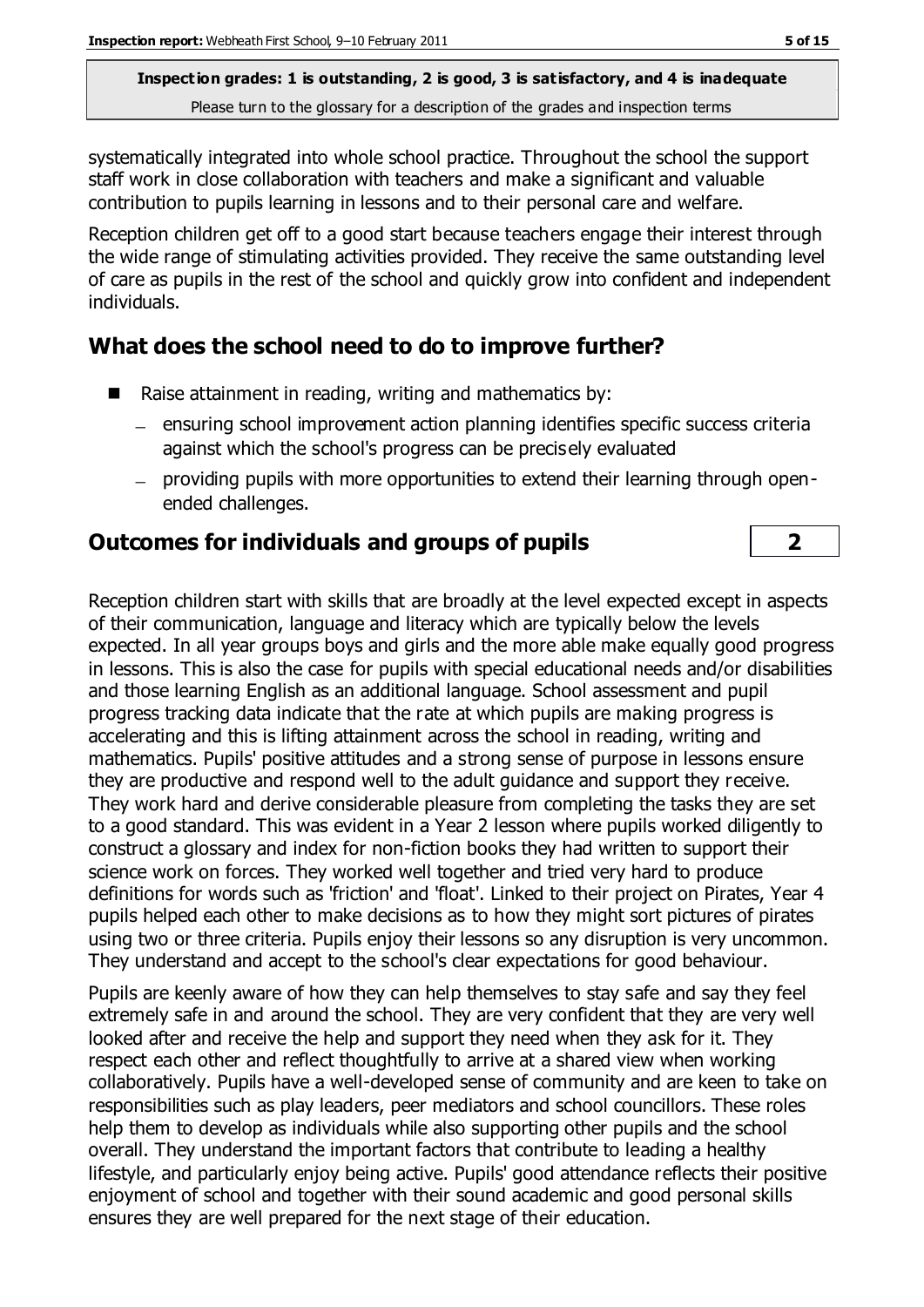These are the grades for pupils' outcomes

#### **Inspection grades: 1 is outstanding, 2 is good, 3 is satisfactory, and 4 is inadequate**

Please turn to the glossary for a description of the grades and inspection terms

| Pupils' achievement and the extent to which they enjoy their learning                                                     |                         |  |
|---------------------------------------------------------------------------------------------------------------------------|-------------------------|--|
| Taking into account:<br>Pupils' attainment <sup>1</sup>                                                                   | 3                       |  |
| The quality of pupils' learning and their progress                                                                        | $\overline{2}$          |  |
| The quality of learning for pupils with special educational needs and/or disabilities<br>and their progress               | 2                       |  |
| The extent to which pupils feel safe                                                                                      | 1                       |  |
| Pupils' behaviour                                                                                                         | 2                       |  |
| The extent to which pupils adopt healthy lifestyles                                                                       | $\mathbf{2}$            |  |
| The extent to which pupils contribute to the school and wider community                                                   | $\overline{\mathbf{2}}$ |  |
| The extent to which pupils develop workplace and other skills that will contribute to<br>their future economic well-being |                         |  |
| Taking into account:<br>Pupils' attendance <sup>1</sup>                                                                   | 2                       |  |
| The extent of pupils' spiritual, moral, social and cultural development                                                   | 2                       |  |

<sup>1</sup> The grades for attainment and attendance are: 1 is high; 2 is above average; 3 is broadly average; and 4 is low

### **How effective is the provision?**

Staff reflect on the quality of their teaching and are committed to further improving their skills. Teaching across the school is consistently good. A number of very strong aspects of teaching that have a significant impact on the quality of pupils' learning are evident in the vast majority of lessons. These include the very trusting and supportive relationship between adults and pupils that ensures pupils are well managed and lessons to move at a good pace. Teachers and skilled support assistants know pupils very well and work together as a strong collaborative team. Support assistants are well briefed about the lesson expectations and so are able to provide pupils with effective help and guidance. The use of open-ended and often probing questioning guides and encourages pupils to extend their thinking and use what they already know to solve problems. This was evident in a Year 3 mathematics lesson where through questioning the teacher helped pupils to identify equilateral, scalene and isosceles triangles. Teachers' planning takes good account of pupils' different starting points and is generally effective in meeting their needs. At times lessons are managed too tightly. This limits the opportunities pupils have to develop independent learning skills by working to solve problems and challenges for themselves. Resources are varied and used well to stimulate pupils' interest and to sustain their concentration. Teachers' marking is understood by pupils and provides them with clear information about what they already know and can do, and guidance about what they need to do to improve.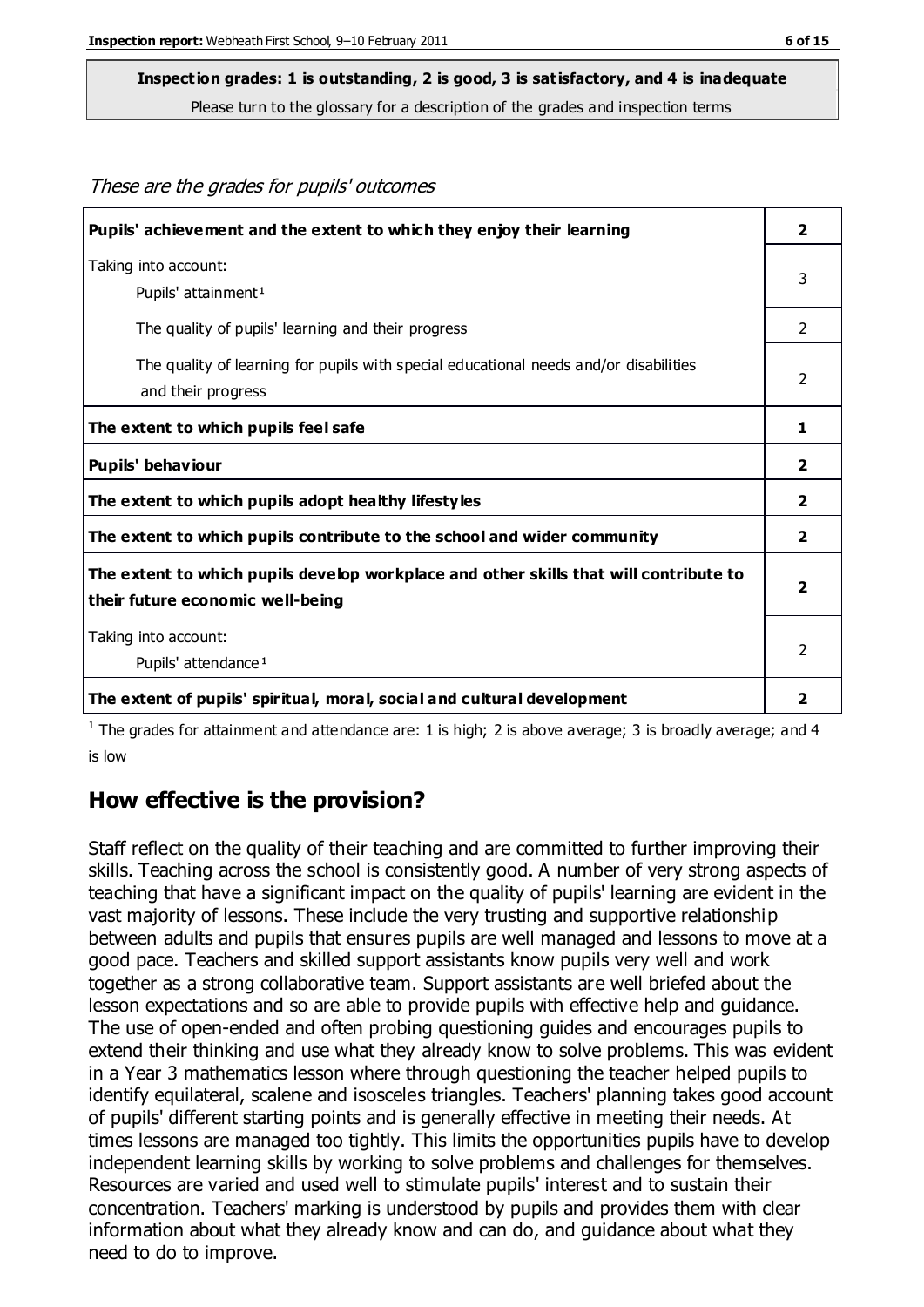The quality and success of the implementation of the recently reviewed curriculum are reflected in pupils' enthusiasm in lessons. Topics are based around pupils' interests and constructive links are made to literacy and numeracy. This helps to enhance pupils' skill development in these key areas and to ensure that their learning has relevance. Pupils are involved in planning their topics and positive comments such as 'It's much better because we can contribute by identifying what questions we want answered' and 'It's more fun this way' were typical of those made. Boys and girls are equally enthused by the topics chosen because they have ownership of them. The provision made to support pupils' personal development is effective and helps them to grow into personable and confident individuals. The school's Forest School work, visits, visitors and a good range of after school clubs provide pupils with additional experiences that extend and enrich their learning well.

All pupils including those with special educational needs and/or disabilities benefit from the school's outstanding provision for care, guidance and support. Pupils' confidence and contentment at school are testament to the extremely close attention that is paid to safeguarding and welfare procedures that ensure their safety and well-being. The school provides pupils with a calm and welcoming environment in which they thrive. Staff care deeply for pupils. They know them as individuals and their specific needs are understood by all. Tailored support ensures pupils, and at times their families also, get the support they need to overcome significant barriers and challenges. Induction arrangements into the Reception classes and transition arrangements within the school and to the middle school are managed very well.

The school's additional under-fives provision is effective and enables the young children who attend to experience a positive start to their time at school. Those pupils who attend the before and after school provision are well catered for and experience a calm and enjoyable start or end to their day at school. They enjoy each other's company and the activities organised for them at these times.

| The quality of teaching                                                                                    |  |
|------------------------------------------------------------------------------------------------------------|--|
| Taking into account:<br>The use of assessment to support learning                                          |  |
| The extent to which the curriculum meets pupils' needs, including, where relevant,<br>through partnerships |  |
| The effectiveness of care, guidance and support                                                            |  |

These are the grades for the quality of provision

# **How effective are leadership and management?**

The headteacher has established and communicated a clear vision for the school's future tied to a clear expectation of improvement. Staff and governors are well-motivated and are driving hard to realise these shared goals by energetically tackling aspects of the school's work identified for improvement. They work closely together and seize opportunities to enhance their skills and improve their work. Middle leaders and managers are developing the skills necessary to monitor and evaluate their areas of responsibility.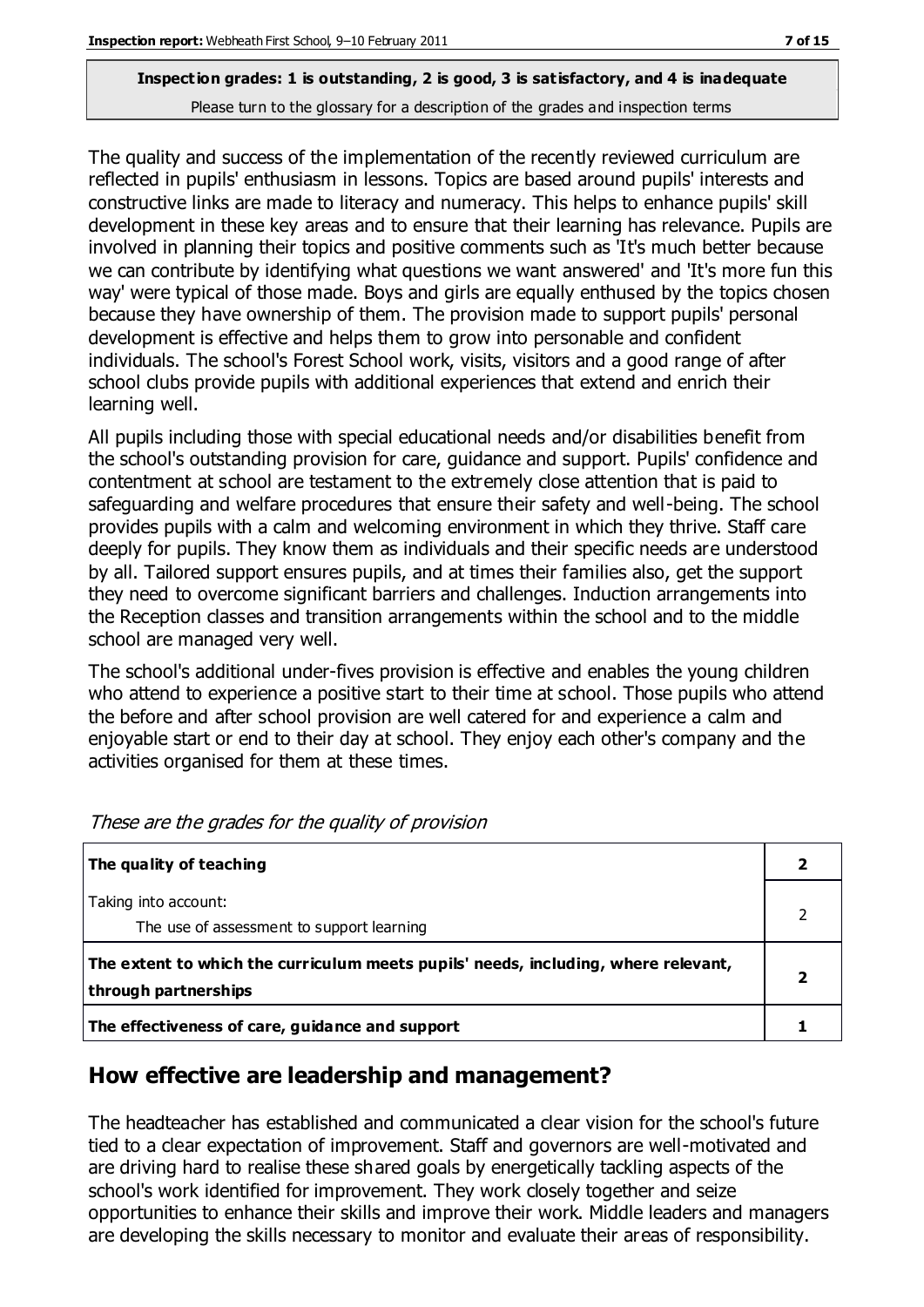Planning for improvement is followed through but the imprecise nature in which the expected outcomes are expressed means it is difficult for the school to evaluate its true level of success in some areas. Governors are well-informed and provide constructive and decisive support. This helps the school to make changes efficiently and to maintain the momentum of good improvement. Governors and all school staff have an excellent understanding of safeguarding procedures. School practice exceeds the recommended good practice guidelines in a number of areas, for example in the quality and extent of staff training completed. The impact of this is clearly evident in the very high level of confidence parents and carers have that their children are safe at school, and also in pupils' very strong sense of being safe at school. The extremely positive relationship that the school has with parents and carers contributes significantly to pupils' enjoyment and achievement at school. Partnership links to the middle school and support agencies make a strong contribution to pupils' achievements and welfare. Pupils' academic performance and their progress are tracked very closely and the information is used well to plan for needs of individuals and groups of pupils. This ensures that the school is inclusive and all pupils are able to take advantage of what it has to offer. The school is a cohesive community that reaches out well beyond its walls to local, national and international communities. Links to Pakistan, Japan and Africa are established and contribute well to pupils' knowledge and understanding of ethnic and cultural diversity beyond the school. The school makes good use of all its resources and deploys its support staff particularly well to help pupils achieve well and so provides good value for money.

| The effectiveness of leadership and management in embedding ambition and driving<br>improvement                                                                  |                |
|------------------------------------------------------------------------------------------------------------------------------------------------------------------|----------------|
| Taking into account:<br>The leadership and management of teaching and learning                                                                                   | 2              |
| The effectiveness of the governing body in challenging and supporting the<br>school so that weaknesses are tackled decisively and statutory responsibilities met | $\overline{2}$ |
| The effectiveness of the school's engagement with parents and carers                                                                                             |                |
| The effectiveness of partnerships in promoting learning and well-being                                                                                           | 2              |
| The effectiveness with which the school promotes equality of opportunity and tackles<br>discrimination                                                           | $\mathbf{2}$   |
| The effectiveness of safeguarding procedures                                                                                                                     |                |
| The effectiveness with which the school promotes community cohesion                                                                                              |                |
| The effectiveness with which the school deploys resources to achieve value for money                                                                             | 2              |

#### These are the grades for leadership and management

# **Early Years Foundation Stage**

Adults have a good knowledge of how young children learn and how to meet their welfare requirements. Teamwork is strong and relationships are warm and very caring. The curriculum takes good account of children's experiences and interests so motivates them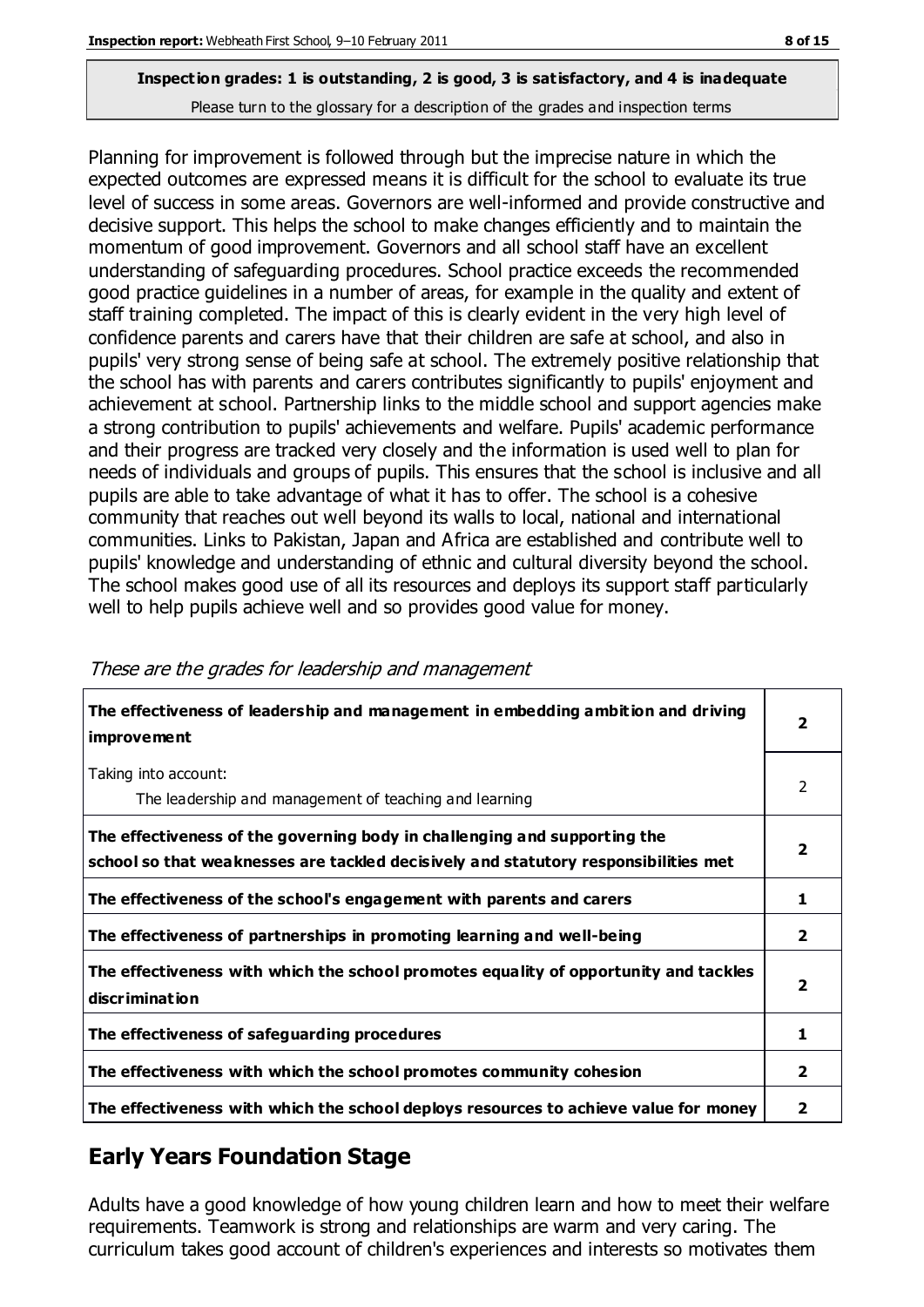to become involved, and to investigate and experiment with confidence. Good teaching and careful planning based on a wide range of assessment information ensure children make good progress during their time in Reception. They make very good progress in their communication, language and literacy because of the wide range of activities provided each day. Short focused sessions help children to extend their vocabulary and other key literacy and numeracy skills. Practical activities then enable them to practise and consolidate their learning. For example when weighing food from Red Riding Hood's basket children increased their understanding of the vocabulary linked to weight and their ability to use mathematical equipment. The use of large pictures also prompted children to consider the personal characteristics of the main characters in the Red Riding Hood story. Children worked hard to write independently but lacked the strategies to enable them to confidently attempt to write some words without adult support. Children's play is particularly supportive of their learning when adults get involved. For example when acting out the story of Red Riding Hood, children were encouraged to think about what else might happen. This resulted in a policeman arriving to arrest the wolf for eating granny. Well-prepared resources appeal to children although activities are at times mismatched between the inside and outdoor area with the result that fewer children choose to work outside. For example, opportunities for children to express themselves freely when working with very large brushes was restricted by working in a small space inside using a relatively small size of paper. Very productive relationships with parents and carers enable children to settle quickly and enjoy school. Extremely effective care, welfare and safeguarding arrangements ensure children feel very safe and are able to work and play together happily. The Early Years Foundation Stage is well led and managed. Development planning is based securely on self-evaluation evidence and identifies the next areas for development.

**Overall effectiveness of the Early Years Foundation Stage 2** Taking into account: Outcomes for children in the Early Years Foundation Stage 2 The quality of provision in the Early Years Foundation Stage **2** 2 The effectiveness of leadership and management of the Early Years Foundation Stage 2

These are the grades for the Early Years Foundation Stage

# **Views of parents and carers**

The number of questionnaires returned was exceptionally high at over twice the usual return rate for primary schools. Parents and carers who returned the questionnaire indicated their high level of satisfaction with many aspects of the school's work. They recognised the exceptional quality of the school's procedures to keep pupils safe and are very confident that their children enjoy school and make good progress. The school's ability to meet their children's needs is praised highly and they feel well informed. A number of parents and carers whose children have special educational needs and/or disabilities commented in particularly appreciative terms of the school's provision and the high level of care and support they and their children receive. Support for the leadership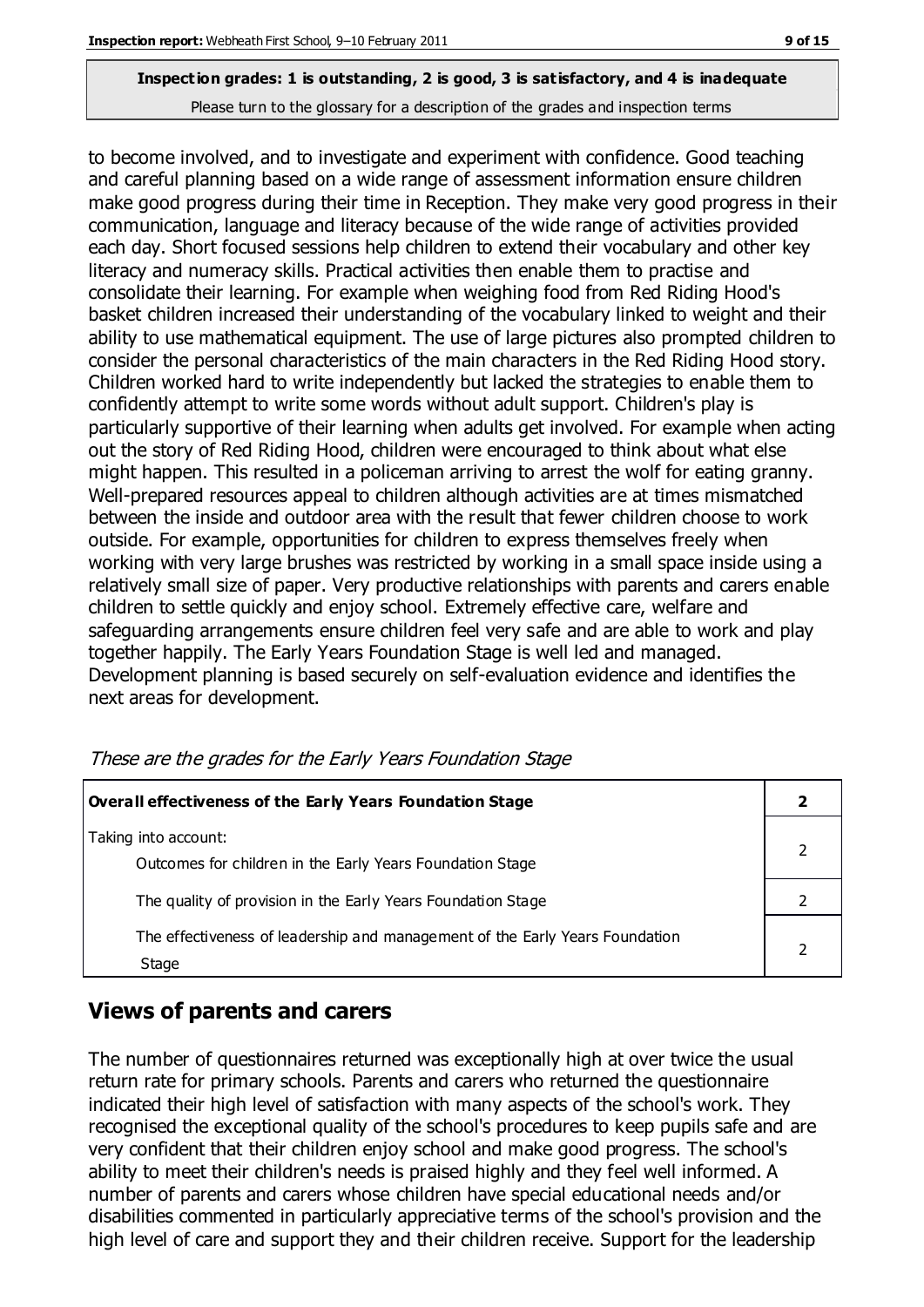### **Inspection grades: 1 is outstanding, 2 is good, 3 is satisfactory, and 4 is inadequate**

Please turn to the glossary for a description of the grades and inspection terms

and management of the school is very strong. Inspection evidence supports these positive views, including that the vast majority of children are very happy at school. A very small minority of parents and carers expressed concerns and most of these were specific to individuals. A very few were concerned about the way the school deals with unacceptable behaviour. Inspectors found that the school's behaviour management systems are extremely robust and implemented very consistently. This ensures that pupils' behaviour is typically good and at times outstanding.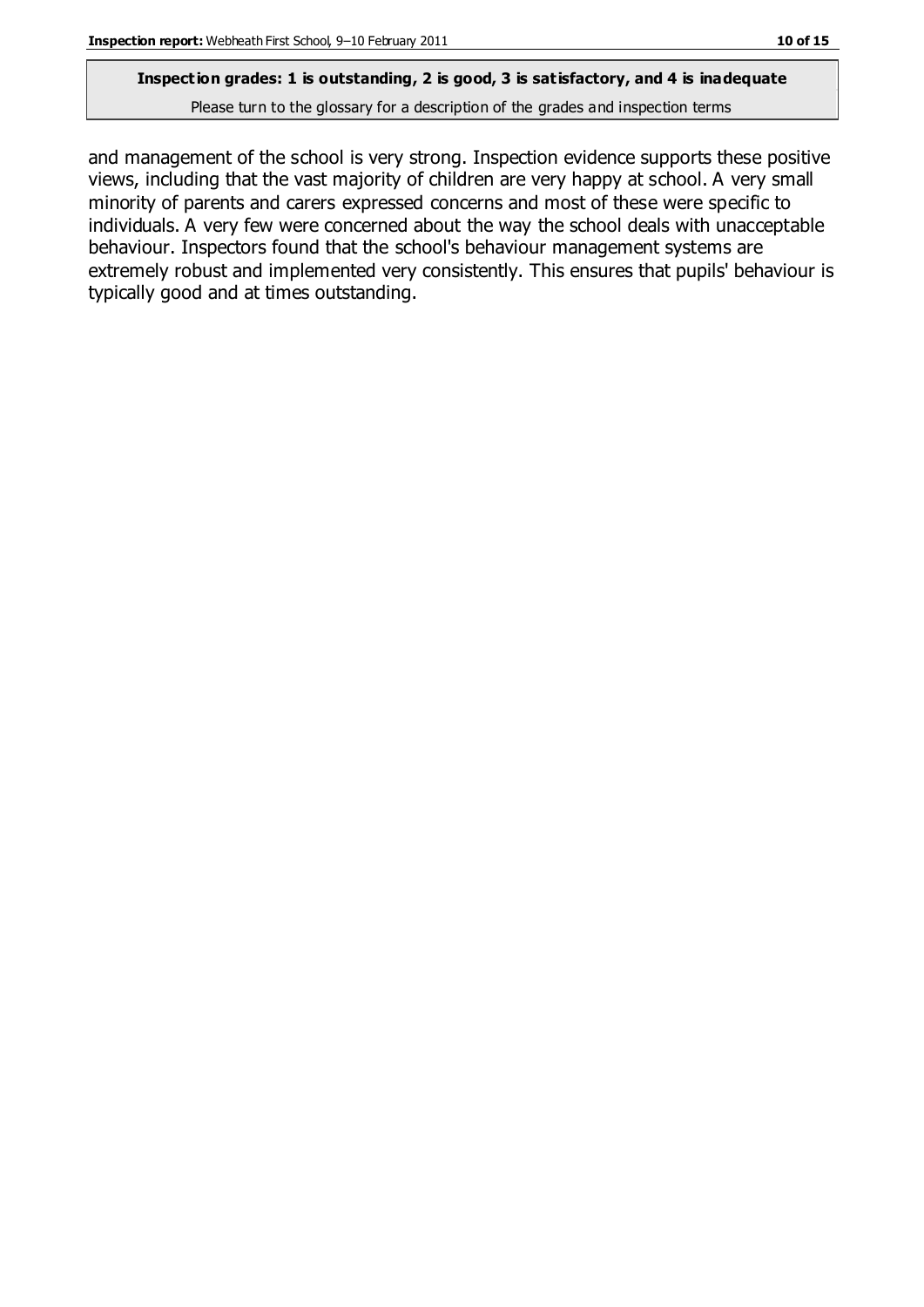#### **Responses from parents and carers to Ofsted's questionnaire**

Ofsted invited all the registered parents and carers of pupils registered at Webheath First School to complete a questionnaire about their views of the school.

In the questionnaire, parents and carers were asked to record how strongly they agreed with 13 statements about the school. The inspection team received 211 completed questionnaires by the end of the on-site inspection. In total, there are 291 pupils registered at the school.

| <b>Statements</b>                                                                                                                                                                                                                                       | <b>Strongly</b><br>agree |               | <b>Agree</b> |               | <b>Disagree</b> |                | <b>Strongly</b><br>disagree |               |
|---------------------------------------------------------------------------------------------------------------------------------------------------------------------------------------------------------------------------------------------------------|--------------------------|---------------|--------------|---------------|-----------------|----------------|-----------------------------|---------------|
|                                                                                                                                                                                                                                                         | <b>Total</b>             | $\frac{0}{0}$ | <b>Total</b> | $\frac{0}{0}$ | <b>Total</b>    | $\frac{0}{0}$  | <b>Total</b>                | $\frac{0}{0}$ |
| My child enjoys school                                                                                                                                                                                                                                  | 144                      | 68            | 66           | 31            | 0               | 0              | 1                           | $\mathbf 0$   |
| The school keeps my child<br>safe                                                                                                                                                                                                                       | 150                      | 71            | 61           | 29            | 0               | 0              | $\mathbf 0$                 | $\mathbf 0$   |
| My school informs me about<br>my child's progress                                                                                                                                                                                                       | 88                       | 42            | 114          | 54            | 8               | 4              | $\mathbf 0$                 | $\mathbf 0$   |
| My child is making enough<br>progress at this school                                                                                                                                                                                                    | 105                      | 50            | 102          | 48            | 3               | 1              | 1                           | $\mathbf 0$   |
| The teaching is good at this<br>school                                                                                                                                                                                                                  | 129                      | 61            | 79           | 37            | $\overline{2}$  | $\mathbf{1}$   | 1                           | $\mathbf 0$   |
| The school helps me to<br>support my child's learning                                                                                                                                                                                                   | 115                      | 55            | 86           | 41            | 8               | 4              | 1                           | $\mathbf 0$   |
| The school helps my child to<br>have a healthy lifestyle                                                                                                                                                                                                | 117                      | 55            | 86           | 41            | 6               | 3              | $\mathbf 0$                 | $\mathbf 0$   |
| The school makes sure that<br>my child is well prepared for<br>the future (for example<br>changing year group,<br>changing school, and for<br>children who are finishing<br>school, entering further or<br>higher education, or entering<br>employment) | 107                      | 51            | 89           | 42            | $\mathbf 0$     | 0              | $\mathbf 0$                 | $\mathbf 0$   |
| The school meets my child's<br>particular needs                                                                                                                                                                                                         | 112                      | 53            | 94           | 45            | 1               | 0              | $\mathbf 0$                 | $\mathbf 0$   |
| The school deals effectively<br>with unacceptable behaviour                                                                                                                                                                                             | 122                      | 58            | 78           | 37            | 5               | $\overline{2}$ | 2                           | $\mathbf{1}$  |
| The school takes account of<br>my suggestions and concerns                                                                                                                                                                                              | 87                       | 41            | 107          | 51            | 8               | 4              | 0                           | 0             |
| The school is led and<br>managed effectively                                                                                                                                                                                                            | 128                      | 61            | 75           | 36            | 3               | $\mathbf{1}$   | $\overline{2}$              | $\mathbf{1}$  |
| Overall, I am happy with my<br>child's experience at this<br>school                                                                                                                                                                                     | 137                      | 65            | 70           | 33            | $\overline{2}$  | $\mathbf{1}$   | $\mathbf{1}$                | $\mathbf 0$   |

The table above summarises the responses that parents and carers made to each statement. The percentages indicate the proportion of parents and carers giving that response out of the total number of completed questionnaires. Where one or more parents and carers chose not to answer a particular question, the percentages will not add up to 100%.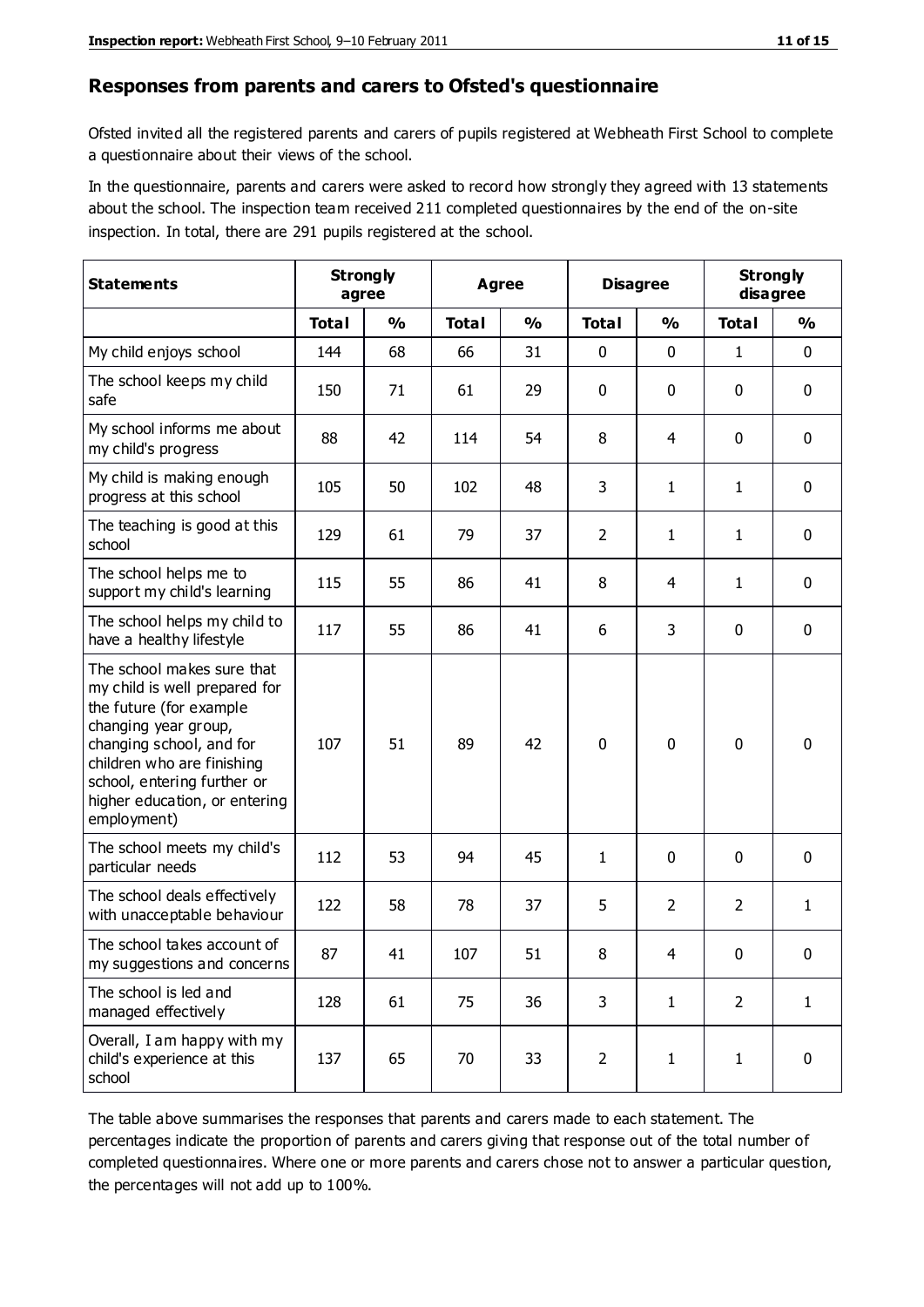# **Glossary**

| Grade   | <b>Judgement</b> | <b>Description</b>                                                                                                                                                                                                            |
|---------|------------------|-------------------------------------------------------------------------------------------------------------------------------------------------------------------------------------------------------------------------------|
| Grade 1 | Outstanding      | These features are highly effective. An outstanding school<br>provides exceptionally well for all its pupils' needs.                                                                                                          |
| Grade 2 | Good             | These are very positive features of a school. A school that<br>is good is serving its pupils well.                                                                                                                            |
| Grade 3 | Satisfactory     | These features are of reasonable quality. A satisfactory<br>school is providing adequately for its pupils.                                                                                                                    |
| Grade 4 | Inadequate       | These features are not of an acceptable standard. An<br>inadequate school needs to make significant improvement<br>in order to meet the needs of its pupils. Ofsted inspectors<br>will make further visits until it improves. |

### **What inspection judgements mean**

### **Overall effectiveness of schools**

|                       | Overall effectiveness judgement (percentage of schools) |      |                     |                   |
|-----------------------|---------------------------------------------------------|------|---------------------|-------------------|
| <b>Type of school</b> | <b>Outstanding</b>                                      | Good | <b>Satisfactory</b> | <b>Inadequate</b> |
| Nursery schools       | 59                                                      | 35   | 3                   | 3                 |
| Primary schools       | 9                                                       | 44   | 39                  | 7                 |
| Secondary schools     | 13                                                      | 36   | 41                  | 11                |
| Sixth forms           | 15                                                      | 39   | 43                  | 3                 |
| Special schools       | 35                                                      | 43   | 17                  | 5                 |
| Pupil referral units  | 21                                                      | 42   | 29                  | 9                 |
| All schools           | 13                                                      | 43   | 37                  | 8                 |

New school inspection arrangements were introduced on 1 September 2009. This means that inspectors now make some additional judgements that were not made previously.

The data in the table above are for the period 1 September 2009 to 31 August 2010 and are consistent with the latest published official statistics about maintained school inspection outcomes (see **[www.ofsted.gov.uk](http://www.ofsted.gov.uk/)**).

The sample of schools inspected during 2009/10 was not representative of all schools nationally, as weaker schools are inspected more frequently than good or outstanding schools.

Percentages are rounded and do not always add exactly to 100.

Sixth form figures reflect the judgements made for the overall effectiveness of the sixth form in secondary schools, special schools and pupil referral units.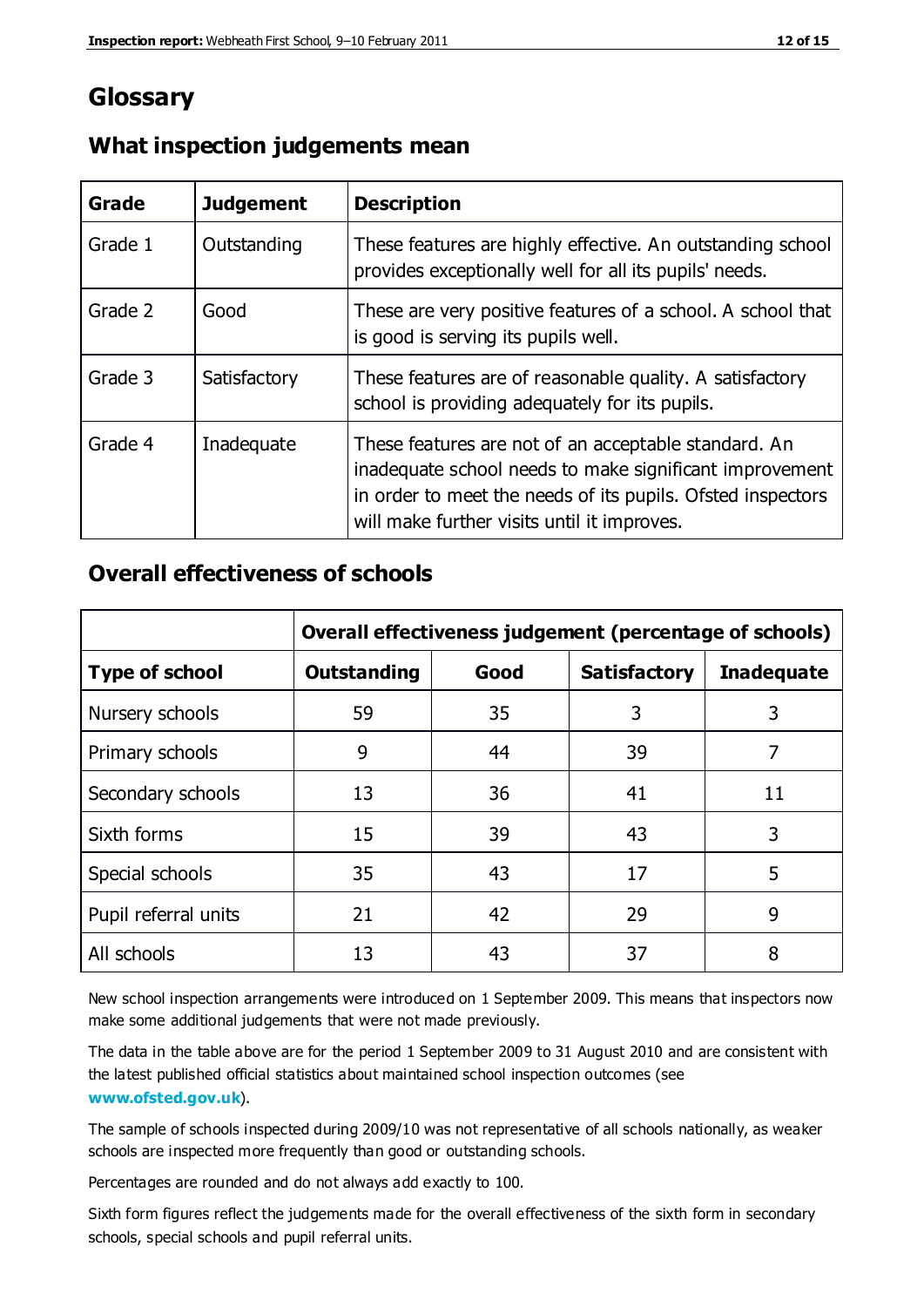# **Common terminology used by inspectors**

| Achievement:               | the progress and success of a pupil in their learning,<br>development or training.                                                                                                                                                          |  |  |
|----------------------------|---------------------------------------------------------------------------------------------------------------------------------------------------------------------------------------------------------------------------------------------|--|--|
| Attainment:                | the standard of the pupils' work shown by test and<br>examination results and in lessons.                                                                                                                                                   |  |  |
| Capacity to improve:       | the proven ability of the school to continue<br>improving. Inspectors base this judgement on what<br>the school has accomplished so far and on the quality<br>of its systems to maintain improvement.                                       |  |  |
| Leadership and management: | the contribution of all the staff with responsibilities,<br>not just the headteacher, to identifying priorities,<br>directing and motivating staff and running the school.                                                                  |  |  |
| Learning:                  | how well pupils acquire knowledge, develop their<br>understanding, learn and practise skills and are<br>developing their competence as learners.                                                                                            |  |  |
| Overall effectiveness:     | inspectors form a judgement on a school's overall<br>effectiveness based on the findings from their<br>inspection of the school. The following judgements,<br>in particular, influence what the overall effectiveness<br>judgement will be. |  |  |
|                            | The school's capacity for sustained<br>improvement.                                                                                                                                                                                         |  |  |
|                            | Outcomes for individuals and groups of pupils.                                                                                                                                                                                              |  |  |
|                            | The quality of teaching.                                                                                                                                                                                                                    |  |  |
|                            | The extent to which the curriculum meets<br>pupils' needs, including, where relevant,<br>through partnerships.                                                                                                                              |  |  |
|                            | The effectiveness of care, guidance and<br>support.                                                                                                                                                                                         |  |  |
| Progress:                  | the rate at which pupils are learning in lessons and<br>over longer periods of time. It is often measured by<br>comparing the pupils' attainment at the end of a key                                                                        |  |  |

stage with their attainment when they started.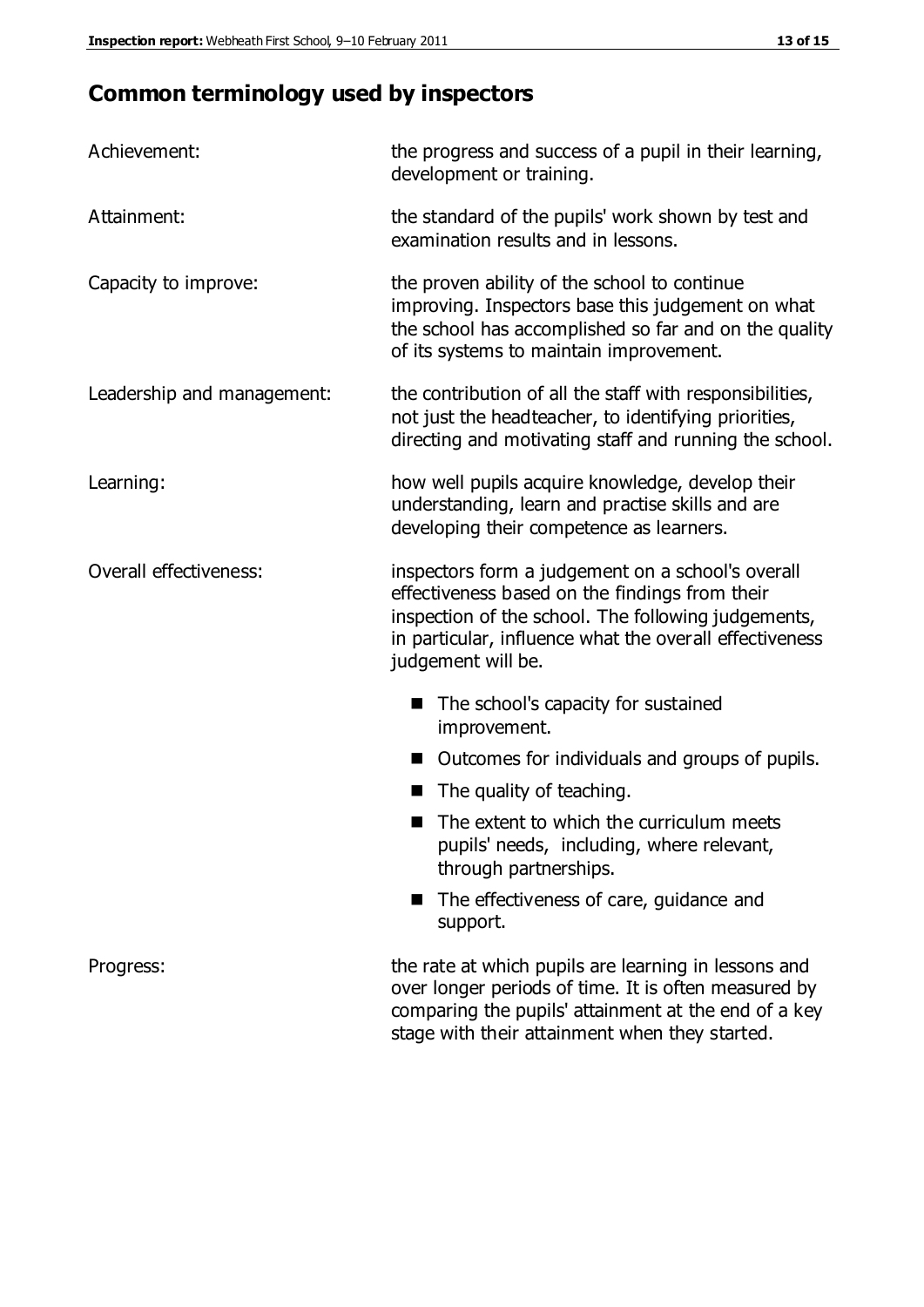### **This letter is provided for the school, parents and carers to share with their children. It describes Ofsted's main findings from the inspection of their school.**

11 February 2011

#### Dear Pupils

#### **Inspection of Webheath First School, Redditch, B97 5RJ**

Thank you very much for making us so welcome when we visited your school. We very much enjoyed visiting your lessons and watching you at work and play. Thank you for taking the time to talk to us and for telling us about the things you enjoy doing at school.

We think that Webheath is a good school. Here are some of the things that we found were especially good about your school.

You are making good progress and your attainment is improving.

You feel very safe at school because adults work hard to make sure that your school is an extremely safe place for you to be.

The adults in school ensure you receive exceptionally good levels of care, guidance and support and this helps you to behave well and do your best.

You are taught well and your teachers plan interesting things for you to do.

You are enjoying your new topics and being able to contribute your ideas about what you want to find out.

Your headteacher, all the staff and governors work very well with your parents and are striving to make your school even better.

Here are the things we have asked your school to improve to help your attainment to rise further.

Make sure that when plans are made to improve something at school very clear goals are identified so the school will be able to tell how well it is making progress towards reaching them.

Provide you with more opportunities to solve challenges for yourselves.

You can help by continuing to work hard and by giving your teachers your ideas about what you would like to investigate and find out through your topics.

Thank you again for your help.

Yours sincerely

Alison Cogher

Lead inspector